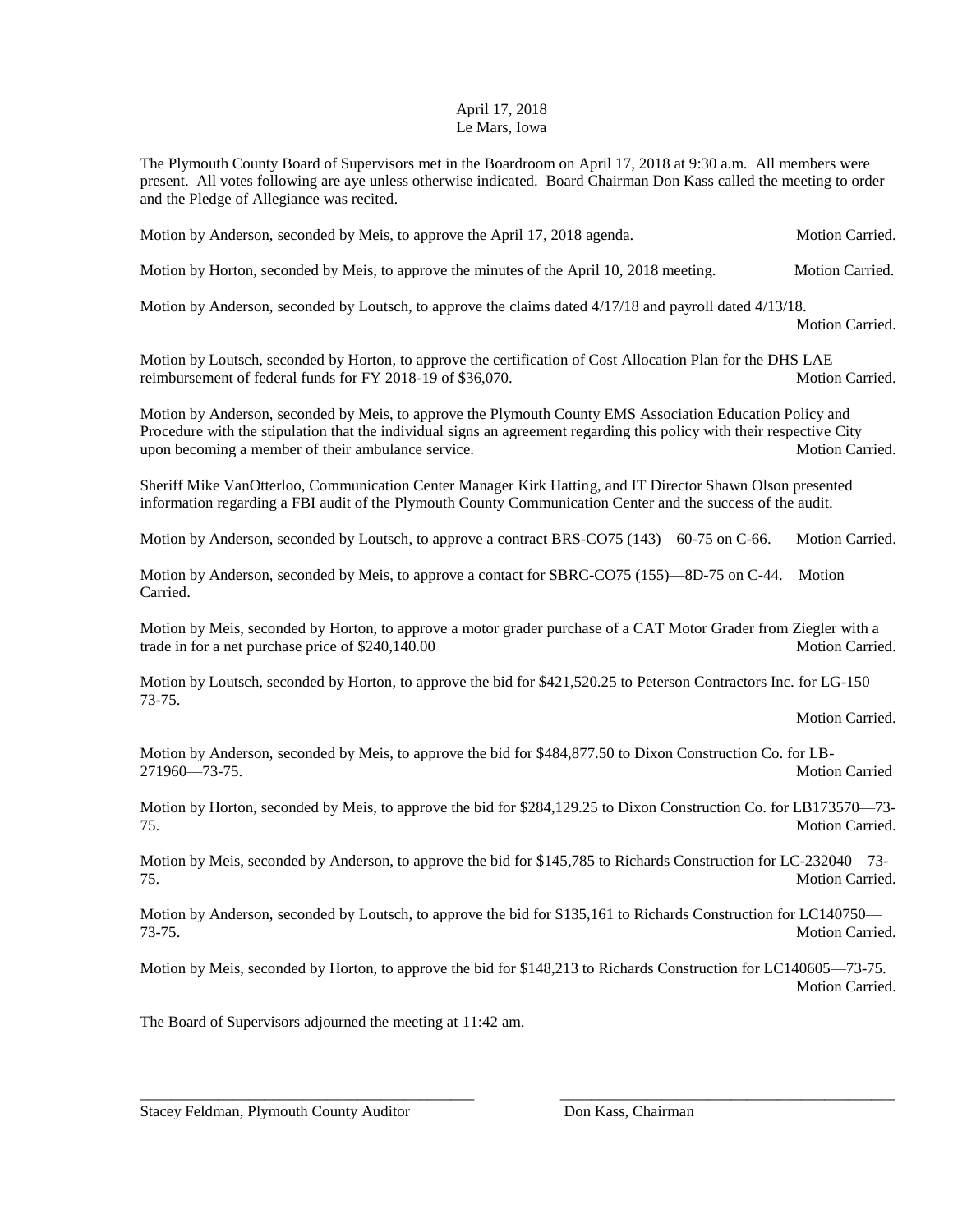Plymouth County – Claims paid on 4/17/18

| A & M Laundry Inc.            | SUNDRY                     | 87.00              |
|-------------------------------|----------------------------|--------------------|
| Advanced Systems              | copier maintenance         | 29.42              |
| City of Akron                 | SUNDRY                     | 133.74             |
| ASAP Systems                  | software for asset mgmt.   | 6748.00            |
| Cole Beitelspacher            | shipping software          | 10.00              |
| Bekins Fire & Safety Services | SAFETY                     | 228.38             |
| Paul Betsworth                | cell phone allowance       | 90.00              |
| Lonnie Bohlke                 | cell phone & supplies      | 87.78              |
| Bomgaars                      | supplies                   | 127.10             |
| Brooks-Jeffrey Marketing      | web hosting                | 1200.00            |
| City of Brunsville            | SUNDRY                     | 52.20              |
| Ronald Bruscher               | Right of Way               | 14964.00           |
| Carroll Construction Supply   | PARTS                      | 443.46             |
| Elizabeth Carroll             | mileage                    | 22.50              |
| Central Iowa Distributing     | annual custodial order     | 1492.50            |
| Century Business Products     | MACHINES & FIXTURES        | 462.44             |
| Certified Testing Services    | <b>OUTSIDE ENGINEERING</b> | 5596.00            |
| Derek Christoffel             | meeting expense            | 10.00              |
| Cornhusker International      | PARTS                      | 969.82             |
| Cost Advisory Services        | '17 cost allocation plan   | 4125.00            |
| CovertTrack Group             | subs renewal               | 600.00             |
|                               | District 3 meeting         | 40.00              |
| Crawford County Treasurer     |                            |                    |
| Crittenton Center             | Juvenile shelter care      | 2857.70<br>2178.82 |
| CWD                           | kitchen supplies           |                    |
| The Dailey Stop               | fuel                       | 119.79             |
| Dean Foods                    | kitchen supplies           | 77.30              |
| DeckLaw - Attorneys at Law    | court appointed attorney   | 67.20              |
| Dell                          | <b>EOUIPMENT</b>           | 1642.20            |
| Victoria DeVos                | misc. reimbursements       | 482.55             |
| Scott Dorhout                 | cell phone allowance       | 90.00              |
| Chad and Beth Dreckman        | Right of Way               | 25284.00           |
| Eakes Inc                     | supplies                   | 127.54             |
| Fareway Grocery               | kitchen supplies           | 273.90             |
| Farmers Coop-Craig            | fuel                       | 1051.55            |
| Fastenal                      | supplies                   | 116.44             |
| Stacey Feldman                | renovation reimbursements  | 204.41             |
| Floyd Valley Healthcare       | ER general                 | 2114.22            |
| Woodward Youth Corporation    | Juvenile Services          | 1119.60            |
| Frank Dunn Co.                | ASPHALT CONCRETE           | 588.00             |
| Frericks Repair               | repairs/tires              | 4303.54            |
| Frontier Communications       | phone services             | 1574.96            |
| GCR                           | TIRES & TUBES              | 7736.62            |
| Jolynn Goodchild              | cell phone allowance       | 60.00              |
| Govconnection                 | paper scanner              | 989.76             |
| Graham Tire                   | tires                      | 485.04             |
| William and Lisa Hanus        | Right of Way               | 1252.00            |
| Hardware Hank LeMars          | supplies                   | 7.99               |
| Kirk Hatting                  | cell phone allowance       | 90.00              |
| Jamie Hauser                  | mileage                    | 26.16              |
| Brian Heidesch                | cell phone allowance       | 90.00              |
| Pat Heissel                   | cell phone allowance       | 90.00              |
| Hennie Iron Works             | fire unit welding          | 100.00             |
| HGM Associates                | <b>BRIDGES</b>             | 2242.29            |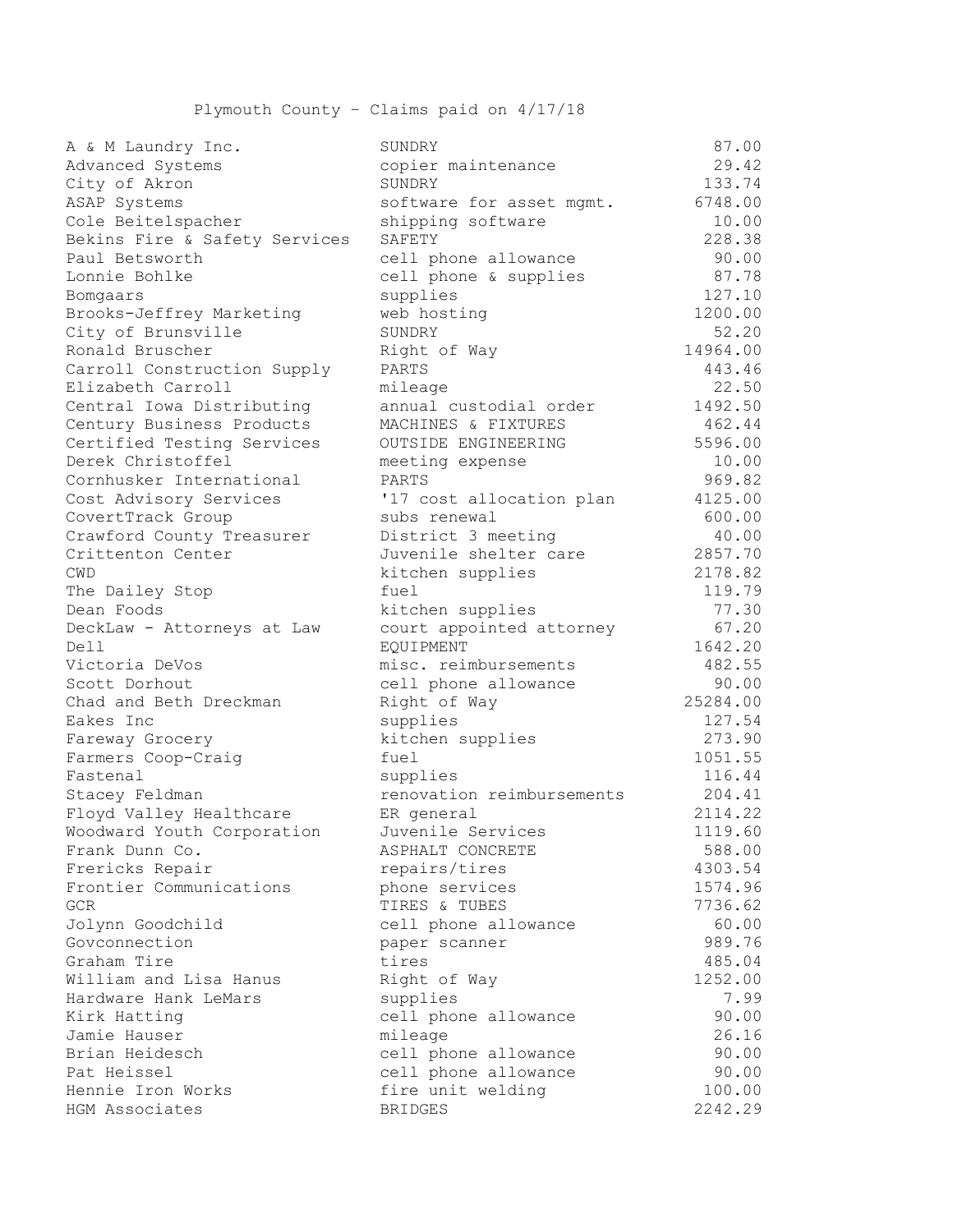| City of Hinton                | SUNDRY                  | 187.65            |
|-------------------------------|-------------------------|-------------------|
| Jan Hoffman                   | meeting expenses        | 64.61             |
| Jill Holzman                  | cell phone allowance    | 90.00             |
| Hoogeveen Enterprises         | wash card               | 50.00             |
| Stephanie Hoppe               | cell phone allowance    | 90.00             |
| Indoff                        | SUPPLIES                | 267.82            |
| Info Dog Security             | shredding               | 42.95             |
| Interstate Battery System     | <b>BATTERIES</b>        | 227.90            |
| Iowa County Attorney's Assoc. | ICAA dues               | 680.00            |
| Iowa DARE Assoc               | conference registration | 100.00            |
| Iowa DNR                      | well permits            | 25.00             |
| Iowa Prison Industries        | supplies                | 127.78            |
| Iowa Secretary of State       | NCOA cards              | 205.30            |
| ISACA                         | 2018 dues               | 325.00            |
| ISCTA                         | conference              | 135.00            |
| I-State Truck Center          | FILTERS                 | 229.46            |
| Jack's Uniforms               | uniforms                | 791.65            |
| J.B. Propane                  | SUNDRY                  | 256.13            |
| Tamara Jorgensen              | cell phone allowance    | 90.00             |
| J-W Tank Line                 | fuel                    | 2030.54           |
| Kellen Excavation             | <b>GRANULAR</b>         | 1947.18           |
| Keltek Inc.                   | equipment               | 4108.59           |
| City of Kingsley              | SUNDRY                  | 27.50             |
| Trish Kunkel                  | cleaning services       | 1680.00           |
| L & L Builders                | courthouse renovation   | 41629.00          |
|                               | GRANULAR                | 19593.46          |
| L.G. EVERIST                  |                         |                   |
| Michael and Kelli Langel      | Right of Way            | 7604.00<br>224.35 |
| Langel's Plbg & Htg           | pit vault vent fan      |                   |
| City of Le Mars               | utilities               | 579.76<br>867.25  |
| LeMars Daily Sentinel         | publications            |                   |
| LeMars Veterinary Clinic      | elk inspection          | 50.00             |
| Aaron Leusink                 | cell phone allowance    | 90.00             |
| Matheson-Linweld              | WELDING SUPPLIES        | 26.36<br>14346.00 |
| Jim and Joyce Loutsch         | Right of Way            |                   |
| Alan Lucken                   | postage                 | 50.00             |
| Mail Services                 | mv renewal notices      | 787.87            |
| Mark Marienau                 | SUPPLIES                | 5.22              |
| Mayrose Body Shop             | repairs                 | 517.50            |
| Menards                       | lumber/roofing/trim     | 696.10            |
| MidAmerican Energy            | utilities               | 6377.22           |
| Midwest Wheel                 | PARTS                   | 473.80            |
| Mike's Inc                    | fuel                    | 4305.20           |
| MJM Designs                   | uniform                 | 124.75            |
| Mr Muffler                    | service                 | 452.37            |
| Linda Niehus Trustee          | Right of Way            | 26478.00          |
| Sharon K Nieman               | misc. expenses          | 247.17            |
| Northern Lights Foodservice   | kitchen supplies        | 852.01            |
| O.C. Sanitation               | garbage pickup          | 85.00             |
| Office Systems                | copier agreement        | 711.64            |
| Shawn Olson                   | supplies                | 484.40            |
| One Office Solutions          | office supplies         | 371.67            |
| City of Oyens                 | SUNDRY                  | 42.00             |
| Pathology Medical Service     | autopsy                 | 2070.92           |
| Kyle Petersen                 | fuel                    | 27.72             |
| Carolyn Plueger               | deposition              | 21.00             |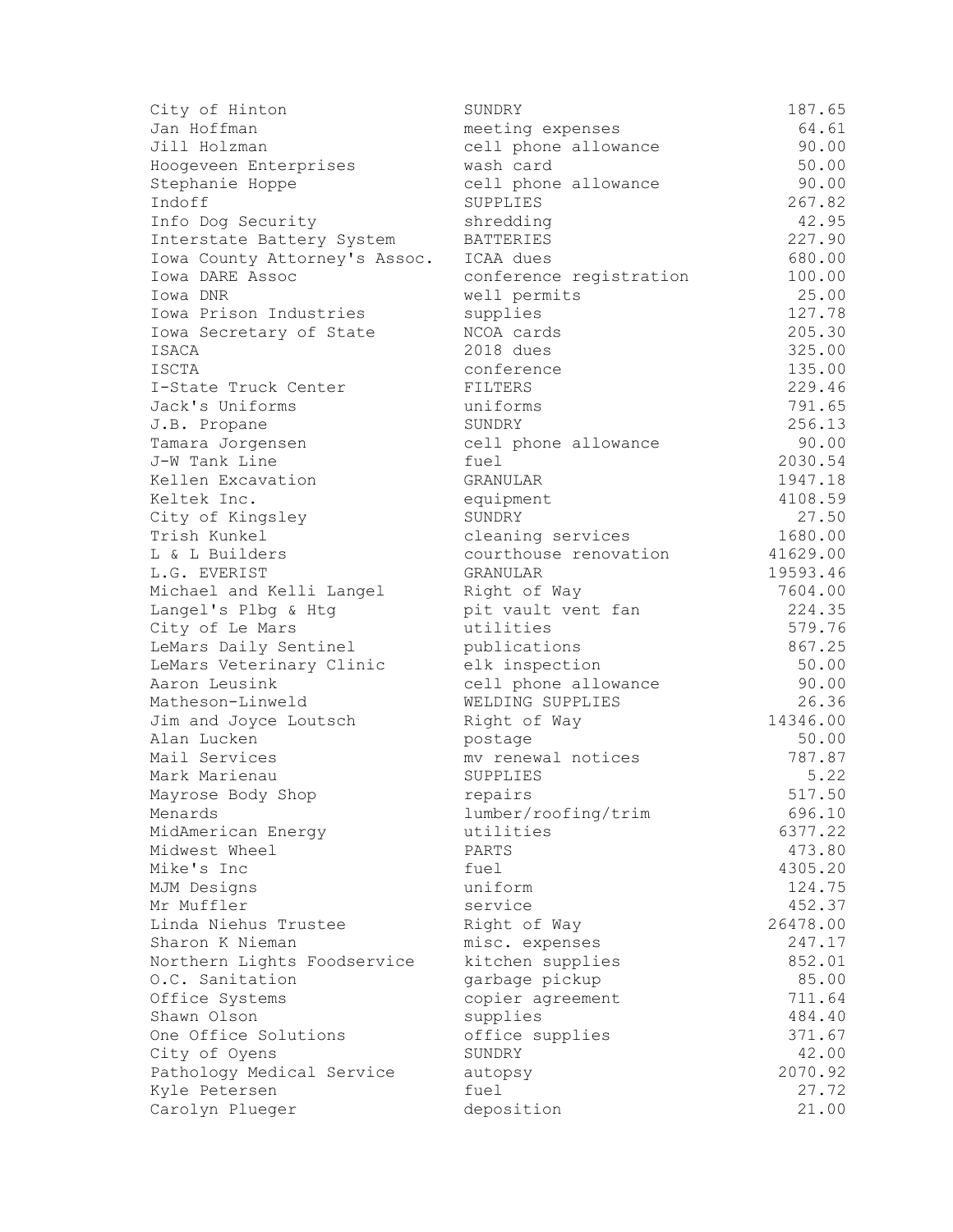| Ply Co Recorder                | UTV Registration        | 50.50    |
|--------------------------------|-------------------------|----------|
| Ply Co Sheriff                 | sheriffs fees           | 2483.12  |
| Ply Co Solid Waste Agency      | assessment/hauling      | 35656.33 |
| Ply Co Treasurer               | flex benefits reimb     | 2955.18  |
| Prairie Meadows                | lodging                 | 499.52   |
| Premier Communications         | phone services          | 1657.93  |
| Primebank                      | data processing fee     | 7.50     |
| Professional Surveying Service | PORTLAND CEMENT CONC.   | 7160.00  |
| Protex Central                 | fire alarm testing      | 816.00   |
| Peck's TitleBook               | mv title book           | 90.00    |
| Quality Lawn Care              | snow removal            | 280.00   |
| Quality Lube Center            | service                 | 43.45    |
| Radisson Conference            | lodging                 | 282.16   |
| Red's Printing                 | 2018 adventure guides   | 436.14   |
| City of Remsen                 | SUNDRY                  | 648.42   |
| Remsen Bell Enterprise         | publications            | 172.38   |
| RICOH USA                      | copier contract         | 89.27    |
| Thomas Rohe                    | POSTAGE                 | 92.55    |
| Rolling Oil                    | fuel                    | 4234.87  |
| Safety X-treme                 | FLASHING LIGHTS         | 1387.00  |
| Sapp Bros.                     | fuel                    | 28305.53 |
| Schorg's Amoco Service         | fuel                    | 1000.85  |
| Select Fire & Safety           | extinguisher service    | 212.00   |
| Trudy Seng                     | MILEAGE                 | 227.49   |
| Sherwin Williams               | renovation supplies     | 32.13    |
| Rick Singer                    | cell phone allowance    | 90.00    |
| Siouxland Dist Hlth Dept       | well testing            | 125.00   |
| Shelly Sitzmann                | cell phone allowance    | 60.00    |
| Cheryl S. Smith                | deposition              | 95.00    |
| Solutions                      | maint for tiff viewer   | 228.85   |
| Sooland Bobcat Rental          | filters/oil             | 1969.97  |
| Stan Houston Equipment         | PARTS                   | 29.00    |
| Star Energy                    | utility assist          | 177.42   |
| Luke Steeg                     | SUNDRY                  | 140.00   |
| Steffen Truck Equipment        | PARTS                   | 419.87   |
| Matt Struve                    | cell phone allowance    | 90.00    |
| SupplyWorks                    | supplies                | 655.86   |
| Taggart's Power Sports         | ATV maintenance         | 299.01   |
| The Record                     | publications            | 186.86   |
| The Schneider Corporation      | software maintenance    | 9300.00  |
| The Shed                       | rent                    | 4015.00  |
| Thomson West Group             | CLEAR access for office | 2281.87  |
| Thrifty White Pharmacy         | inmate meds             | 189.19   |
| Total Motors                   | repairs                 | 757.36   |
| Heidi Tritz                    | conference registration | 33.72    |
| UnityPoint Clinic              | SAFETY                  | 42.00    |
| U.S. Cellular                  | cell phone service      | 189.67   |
| USIC Locating Services         | locating service        | 213.87   |
| Delores Van Natta              | Right of Way            | 14346.00 |
| Chelsey Van Roekel             | mileage                 | 27.25    |
| Van's Sanitation               | garbage service         | 184.50   |
| Jeff Vaydick                   | Right of Way            | 1248.00  |
| Verizon Wireless               | cell phone service      | 568.07   |
| Wagner Auto Supply             | hose/shrink tubing      | 799.01   |
| Duane Walhof                   | office supplies         | 104.15   |
|                                |                         |          |